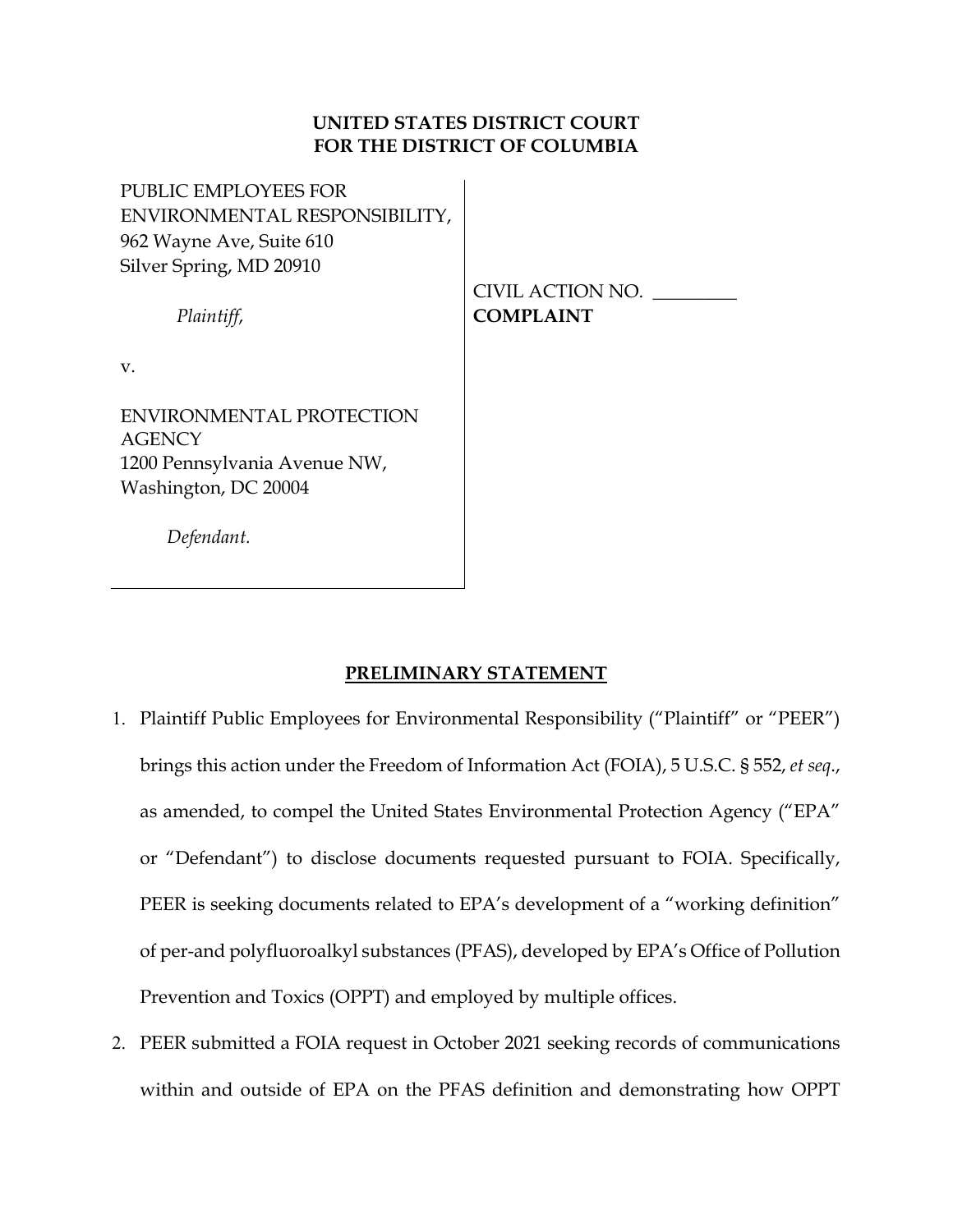developed the "working definition." PEER's FOIA request built upon information contained on EPA websites and an EPA Notice of Proposed Rule, both of which referenced the "working definition."

3. To date, Defendant has failed to make a final determination on Plaintiff's FOIA request or to disclose to the Plaintiff all the requested documents within the time stipulated under FOIA. This complaint seeks to remedy EPA's failure to respond to a routine request within the mandated time period.

### **JURISDICTION AND VENUE**

- 4. This Court has jurisdiction over this action under 5 U.S.C. § 552(a)(4)(B). This Court also has federal question jurisdiction over this action under 28 U.S.C. § 1331.
- 5. This Court has the authority to grant declaratory relief pursuant to the Declaratory Judgment Act, 28 U.S.C. § 2201, *et seq*.
- 6. This Court is a proper venue under 5 U.S.C. § 552(a)(4)(B) (providing for venue in FOIA cases where the plaintiff resides, or in the District of Columbia).
- 7. This Court has the authority to award reasonable costs and attorneys' fees under 5 U.S.C.  $\S 552(a)(4)(E)$ .

#### **PARTIES**

- 8. Plaintiff PEER is a non-profit public interest organization incorporated in Washington, D.C. and headquartered in Silver Spring, Maryland, with field offices in California, Colorado, Florida, Massachusetts, and Tennessee.
- 9. Among other public interest projects, PEER engages in advocacy, research, education, and litigation relating to the promotion of public understanding and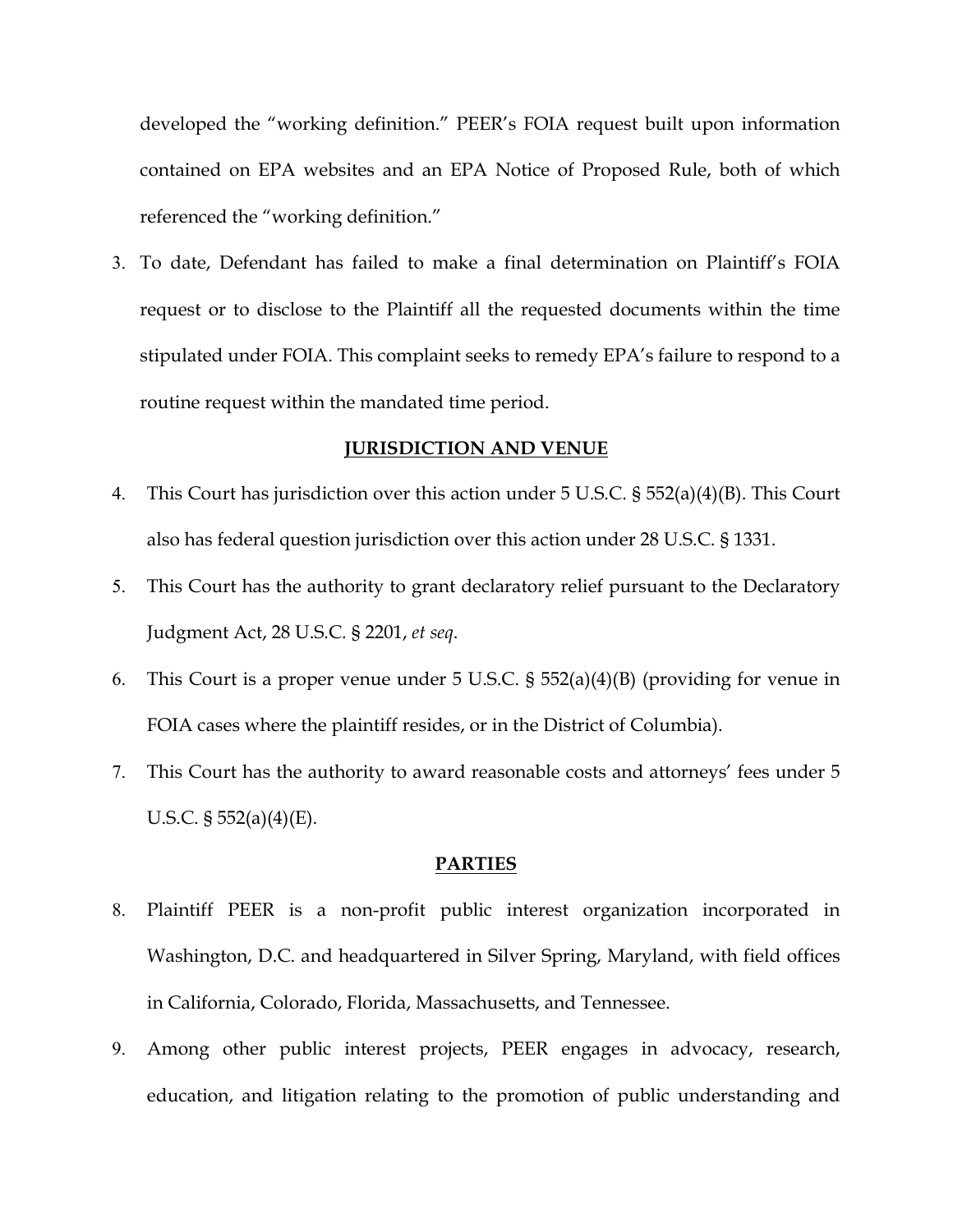debate concerning key current public policy issues. PEER focuses on the environment, including the regulation and remediation of toxic substances, public lands and natural resource management, public funding of environmental and natural resource agencies, and governmental accountability. PEER educates and informs the public through news releases to the media, through its web site, [www.peer.org,](http://www.peer.org/) and through publication of the *PEEReview* newsletter.

- 10. Defendant EPA is an agency of the United States under 5 U.S.C. § 552(f)(1).
- 11. Defendant is charged with the duty to provide public access to records in its possession consistent with the requirements of FOIA. Defendant's refusal to provide the Plaintiff with the records requested or make a final a determination on Plaintiff's FOIA request within 20 working days of the date of the request's submission is a violation of FOIA.

### **STATEMENT OF FACTS**

- 12. In or before June of 2021 the EPA Office of Pesticide Programs (OPP) included "the latest working definition [of PFAS] from our sister office, the Office of Pollution Prevention and Toxics (OPPT)" on its website regarding PFAS in pesticide packaging, and stated the "working definition" as: "a structure that contains the unit R-CF2-  $CF(R')(R'')$ , where R, R', and R'' do not equal "H" and the carbon-carbon bond is saturated (note: branching, heteroatoms, and cyclic structures are included)."
- 13. On June 28th, 2021, the EPA published a Federal Register Notice of Proposed Rule entitled "TSCA Section 8(a)(7) Reporting and Recordkeeping Requirements for Perfluoroalkyl and Polyfluoroalkyl Substances," which also laid out the "working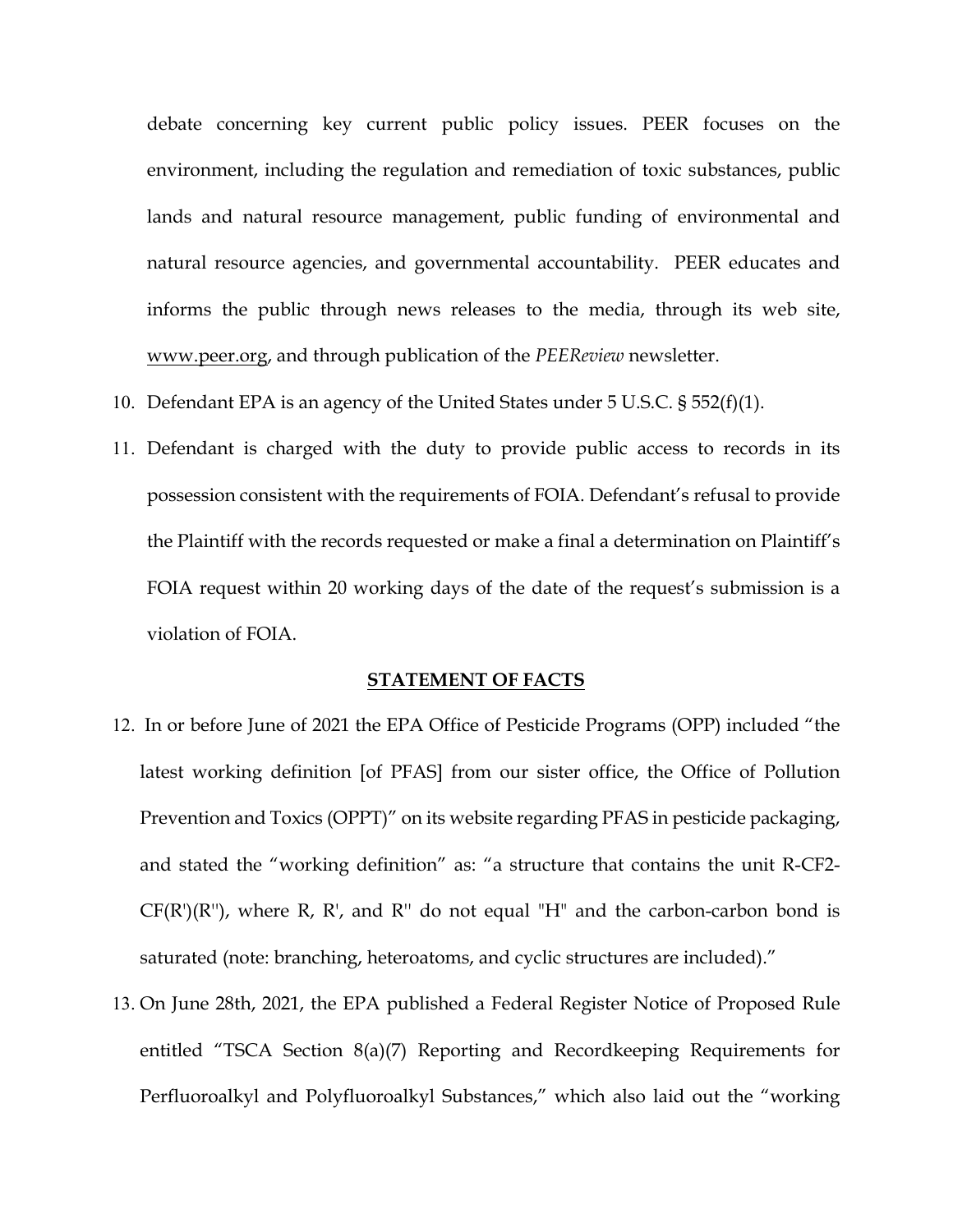definition" and its origin at OPPT. 86 Fed. Reg. 33926, 33929 (June 28, 2021) [https://www.federalregister.gov/d/2021-13180/p-56.](https://www.federalregister.gov/d/2021-13180/p-56)

14. On October 8, 2021, PEER submitted a FOIA request to EPA seeking:

1. All records and communications containing, referencing, regarding, or otherwise arising out of the OPPT's development of the "working definition" referenced on the EPA OPP's "Per- and Polyfluoroalkyl Substances (PFAS) in Pesticide Packaging" website: https://www.epa.gov/pesticides/pfas-packaging.

2. All records and communications containing, referencing, regarding, or otherwise arising out of the OPPT's development of the "working definition" referenced in EPA's Notice of Proposed Rule dated June 28th, 2021.

3. All records and communications from any person, including non-employees and contractors, in EPA's possession concerning the development of a definition of PFAS and any further communication in response thereto.

- 15. On October 8, 2021, EPA assigned this FOIA request tracking number EPA-2022- 000180.
- 16. On October 12, 2021, EPA emailed a letter that informed PEER that the request was assigned to FOIA staff for processing and that: "Pursuant to 40 C.F.R. §2.104(d), an extension of time is necessary to respond to your request. . . . EPA anticipates that the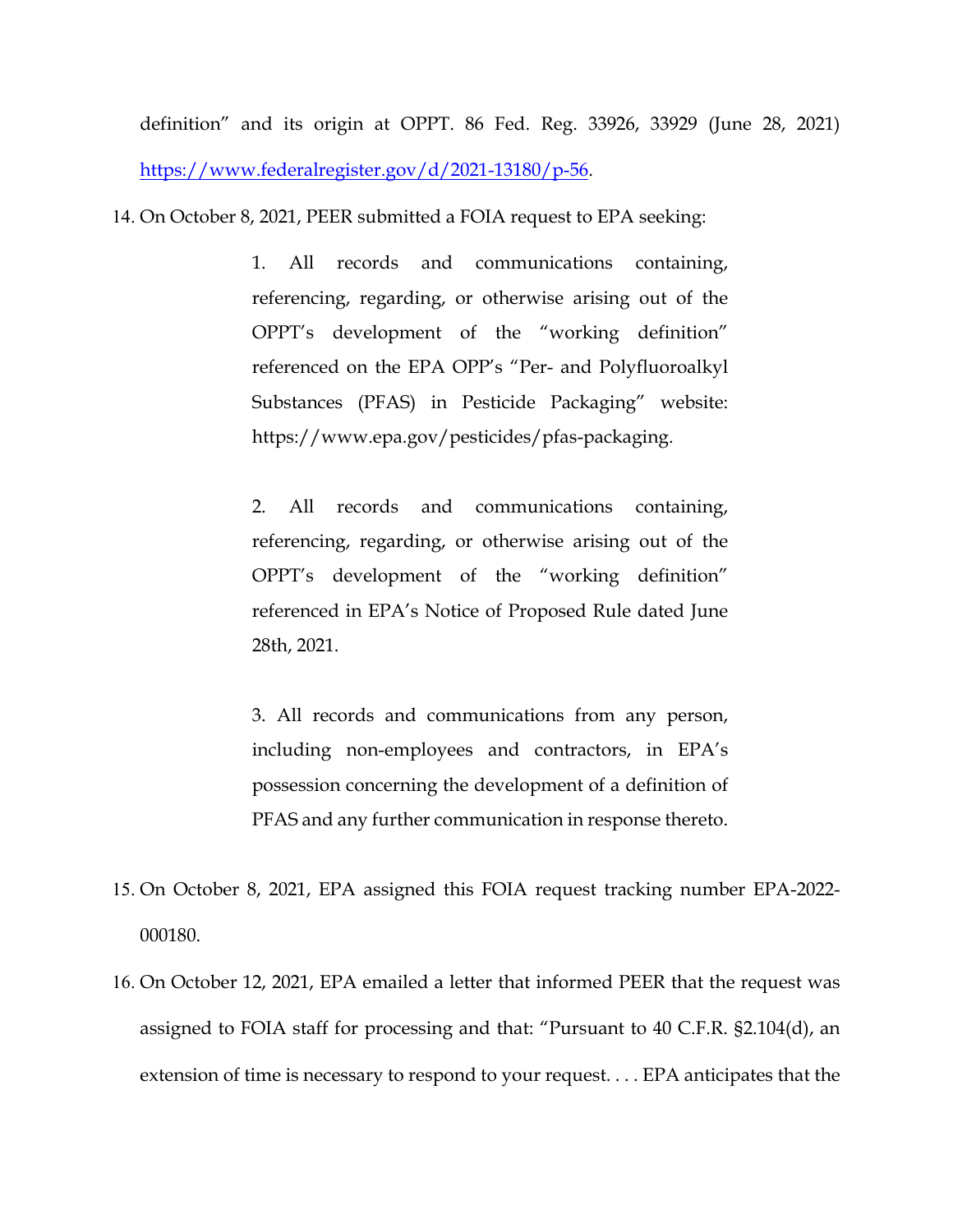response will take at least an additional 10 working days to respond. If EPA will require more than the additional 10 working days to respond, our FOIA Program will contact you to provide information on the estimated date of completion."

- 17. On October 13, 2021, EPA emailed an initial response letter that acknowledged the request and stated: "The amount of time to complete the review and removal of FOIA exemptions will greatly exceed the 20 day response time period under EFOIA due to a limitation of resources to complete the request."
- 18. On October 13, 2021, EPA emailed a letter approving PEER's request for a FOIA fee waiver, acknowledging that PEER had a non-commercial public interest in the records requested, and therefore finding that PEER would not need to pay any costs for production of the records.
- 19. On November 3, 2021, EPA again emailed a letter to PEER stating that the request was subject to an "Unusual Circumstances and Extension of Time" and stating that "We estimate completion by March 3, 2022."
- 20. On March 3, 2022, PEER requested an update on the status of the request and on March 7, 2022, EPA FOIA staff responded: "I am currently completing 2<sup>nd</sup> review on the documents that are potentially releasable. Once complete, there are about 3-4 weeks worth of processes that have to occur before formal release can occur. I estimate that you should expect a release within 1 month."
- 21. On March 21, 2022, PEER requested a status update and confirmation that the release would be made as predicted, and on March 25, 2022, EPA FOIA staff responded: "second review has been completed and all responsive documents are currently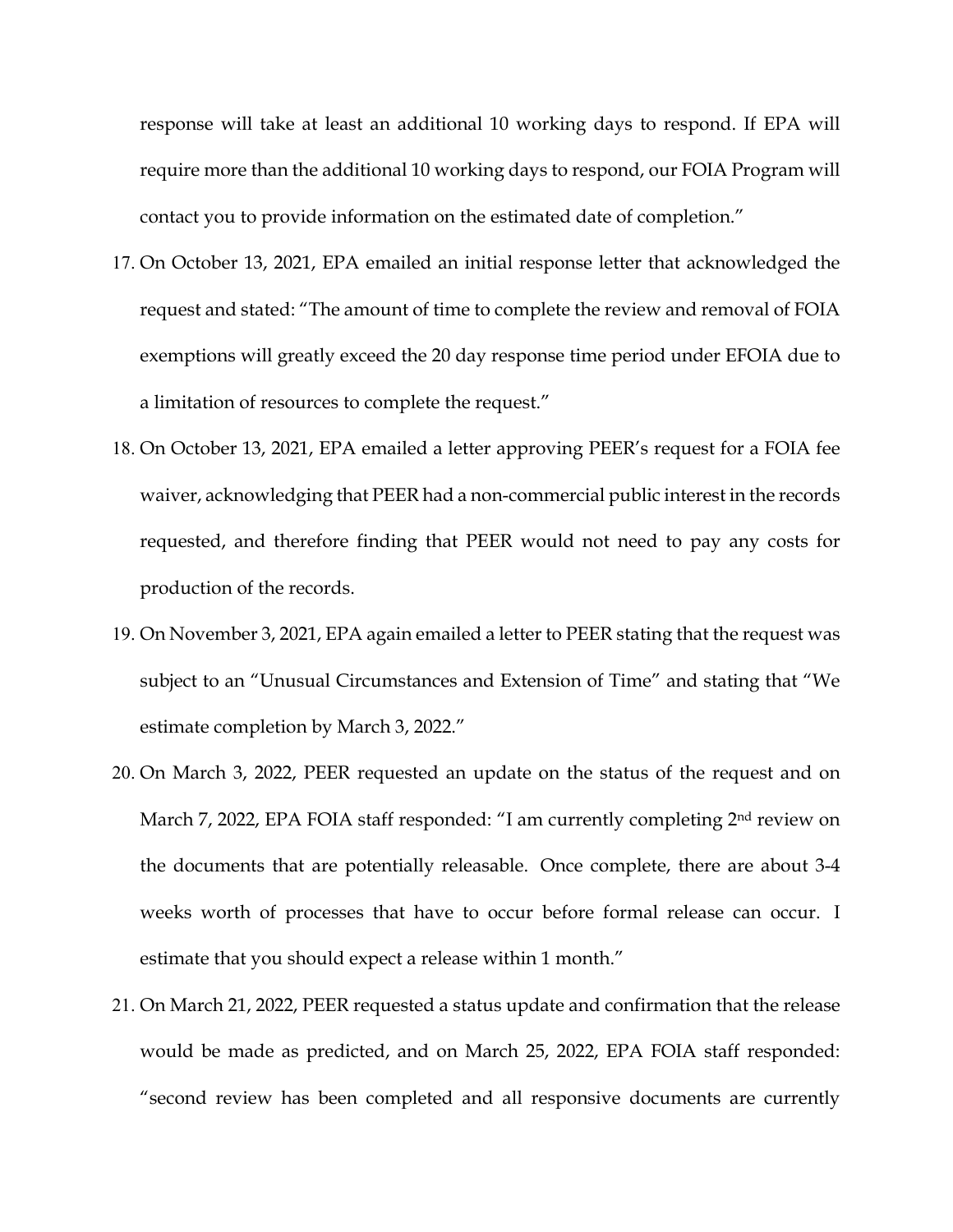undergoing final review. This has been allotted up to 10 business days based upon the volume of records to be reviewed. Therefore, by 4/8/2022 I should have final comments/review of those documents and submit them for final formatting and awareness notification prior to release."

- 22. On April 8, 2022, PEER requested a status update and on April 11, 2022, EPA FOIA staff responded, "I will get an update to you as soon as possible with an estimated completion date."
- 23. On April 21, 2022, PEER requested a status update and that day EPA FOIA staff responded: "The review for your documents was delayed due to the absence of a key reviewer for the records. I have been given final approval to send the documents for 'Awareness' review and will provide you with a preliminary completion date tomorrow."
- 24. EPA FOIA staff did not provide a preliminary completion date on April 22, 2022, or subsequently.
- 25. Since the request was submitted, PEER has yet to receive any responsive records or a final determination on EPA-2022-000180.

#### **CAUSE OF ACTION**

- 26. Plaintiff incorporates the allegations in the preceding paragraphs as though fully set forth herein.
- 27. FOIA requires federal agencies to respond to public requests for records, including files maintained electronically, to increase public understanding of the workings of government and to provide access to government information. FOIA reflects a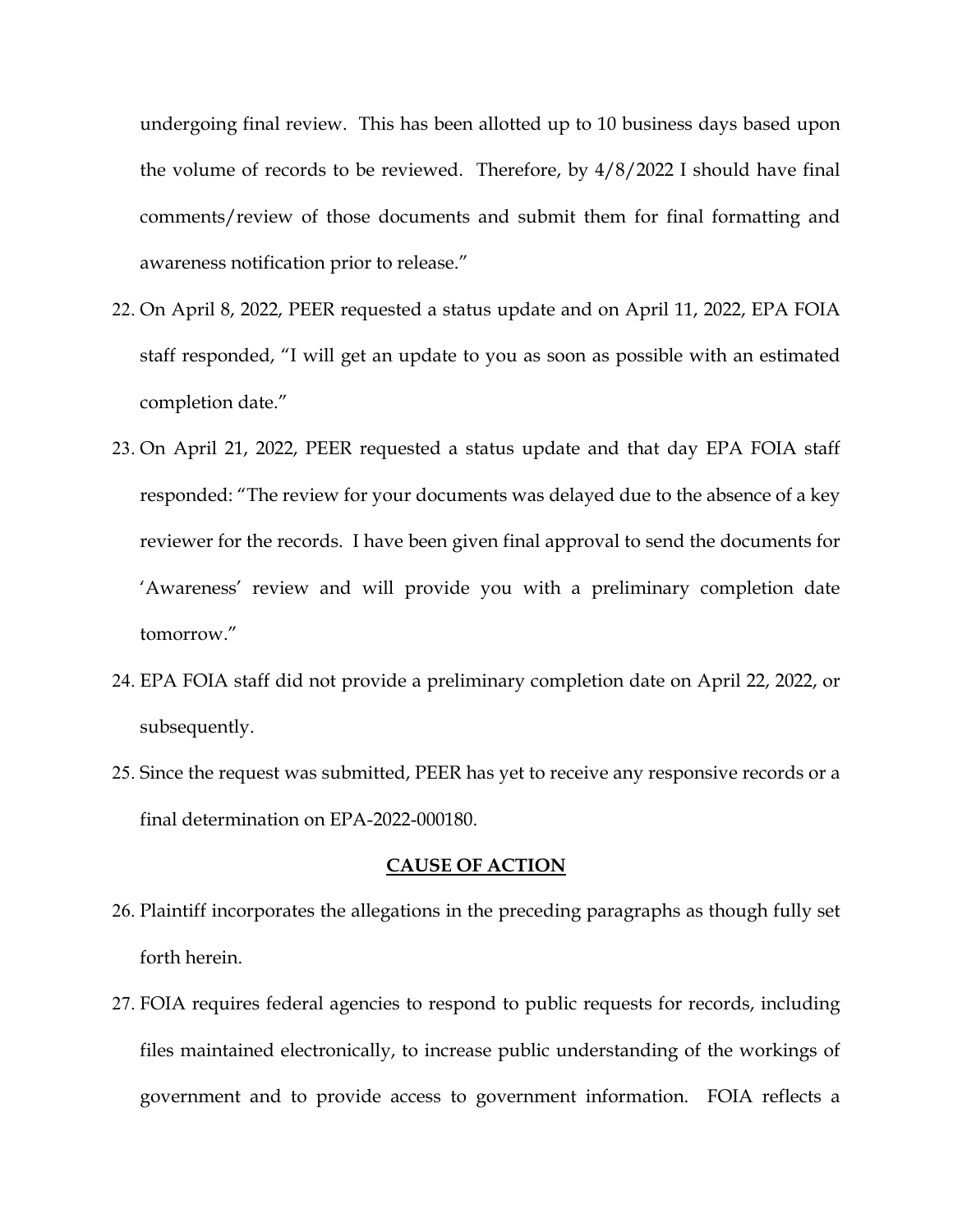"profound national commitment to ensuring an open Government" and agencies must "adopt a presumption in favor of disclosure." Presidential Mem., 74 Fed. Reg. 4683 (Jan. 21, 2009).

- 28. FOIA obligates agencies to determine within 20 working days after the receipt of any FOIA request whether to comply with the request. 5 U.S.C. § 552(a)(6)(A)(i). Agencies may only extend this time period for an additional 10 working days in "unusual circumstances." 5 U.S.C. § 552(a)(6)(B)(i). FOIA also provides that upon request, agencies are to make records "promptly available." 5 U.S.C. § 552(a)(3)(A).
- 29. Twenty working days from October 8, 2021, was November 8, 2021.
- 30. Ten additional working days was November 23, 2021.
- 31. As of the date of this filing, Plaintiff has not received a final determination on its FOIA request.
- 32. Administrative remedies are deemed exhausted when an agency fails to comply with the applicable time limits. 5 U.S.C. §  $552(a)(6)(C)(i)$ . Having exhausted its administrative remedies for its October 8, 2021, FOIA request, PEER now turns to this Court to enforce the remedies and public access to agency records guaranteed by FOIA.
- 33. Defendant's conduct amounts to a denial of Plaintiff's FOIA request. Defendant is frustrating Plaintiff's efforts to adequately understand and educate the public regarding EPA's development of a "working definition" for PFAS.
- 34. Plaintiff has constructively exhausted its administrative remedies under 5 U.S.C. § 552(a)(6)(C)(i), and now seeks an order from this Court requiring the Defendant to